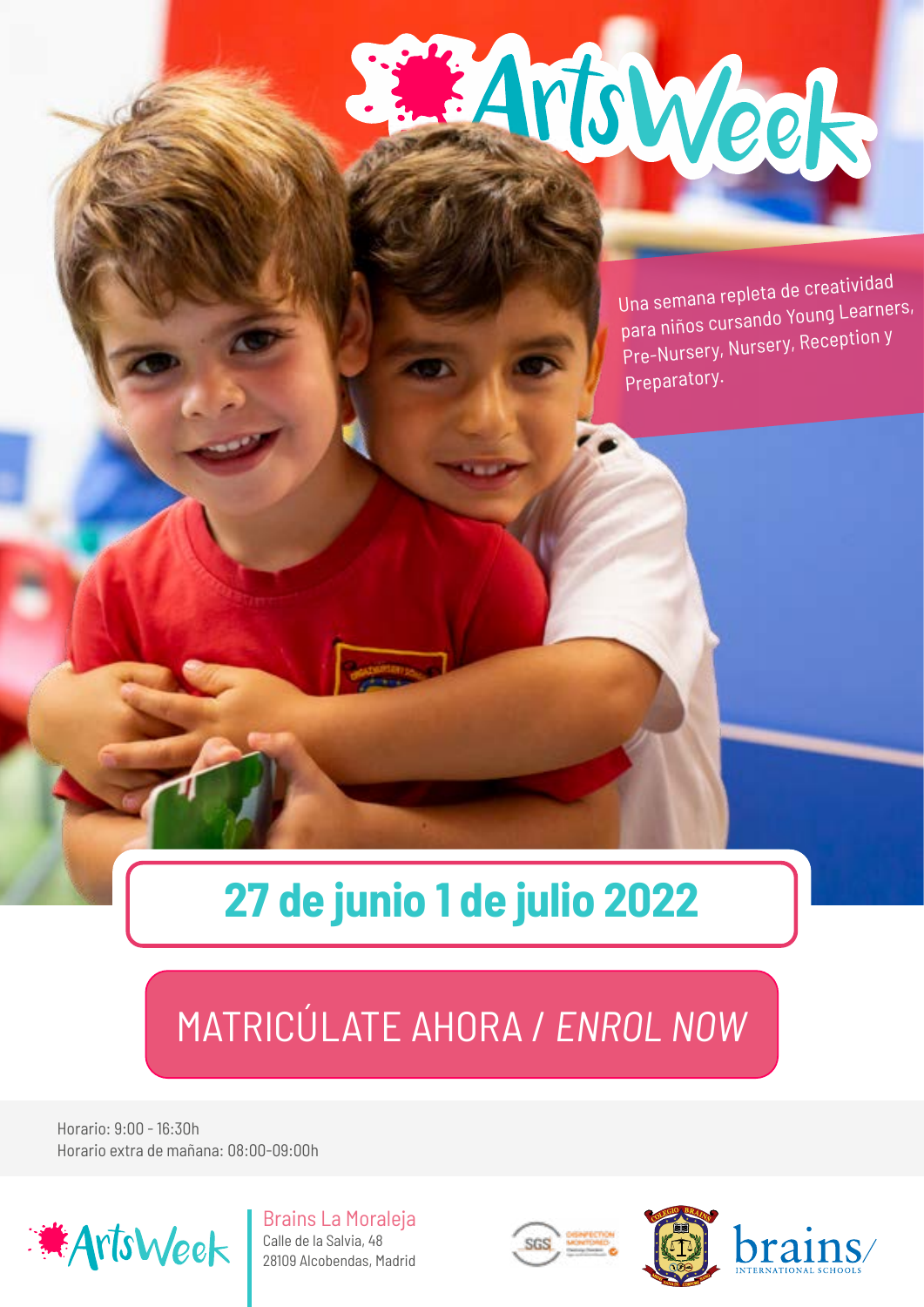

### Estimadas Familias,

Nos gustaría informarles de que hemos preparado una semana llena de actividades, especialmente para nuestros alumnos de intantil: la Arts Week.

La **Arts Week** no es una semana obligatoria para los alumnos, ya que las clases oficiales habrán finalizado el 24 de junio. La Arts Week comenzará el día 27 hasta el 1 de Julio y según el programa escolar habitual, desde las 9:00 hasta las 16:30, y constará de las siguientes actividades:

### Dear Families,

*We would like to inform you that we have designed a special Arts Week for the infant department of the school for the last week of June.*

*Arts week is not a compulsory week for the children as formal classes will have ended on the 24th June. Arts week will begin on the 27th and run until the 1nd July and follow the normal school timetable, from 9.00am until 4.30pm, and will consist of the following activities:*

- » **Junior Orchestra**
- » **Theatre Workshops**
- » **Mindfulness**
- » **Arts & Crafts**
- » **Swimming/Water games**
- » **Story Telling**
- » **Movement**
- » **Arts Week**
- » **Special Activities**
- » **Chess**

Todas las actividades se imparten en inglés, proporcionando al alumno una experiencia original muy enriquecedora y divertida con varios orientadores.

*All the activities are offered in English, providing the children an enriched and thoroughly enjoyable outside the box experience with a range of facilitators.*

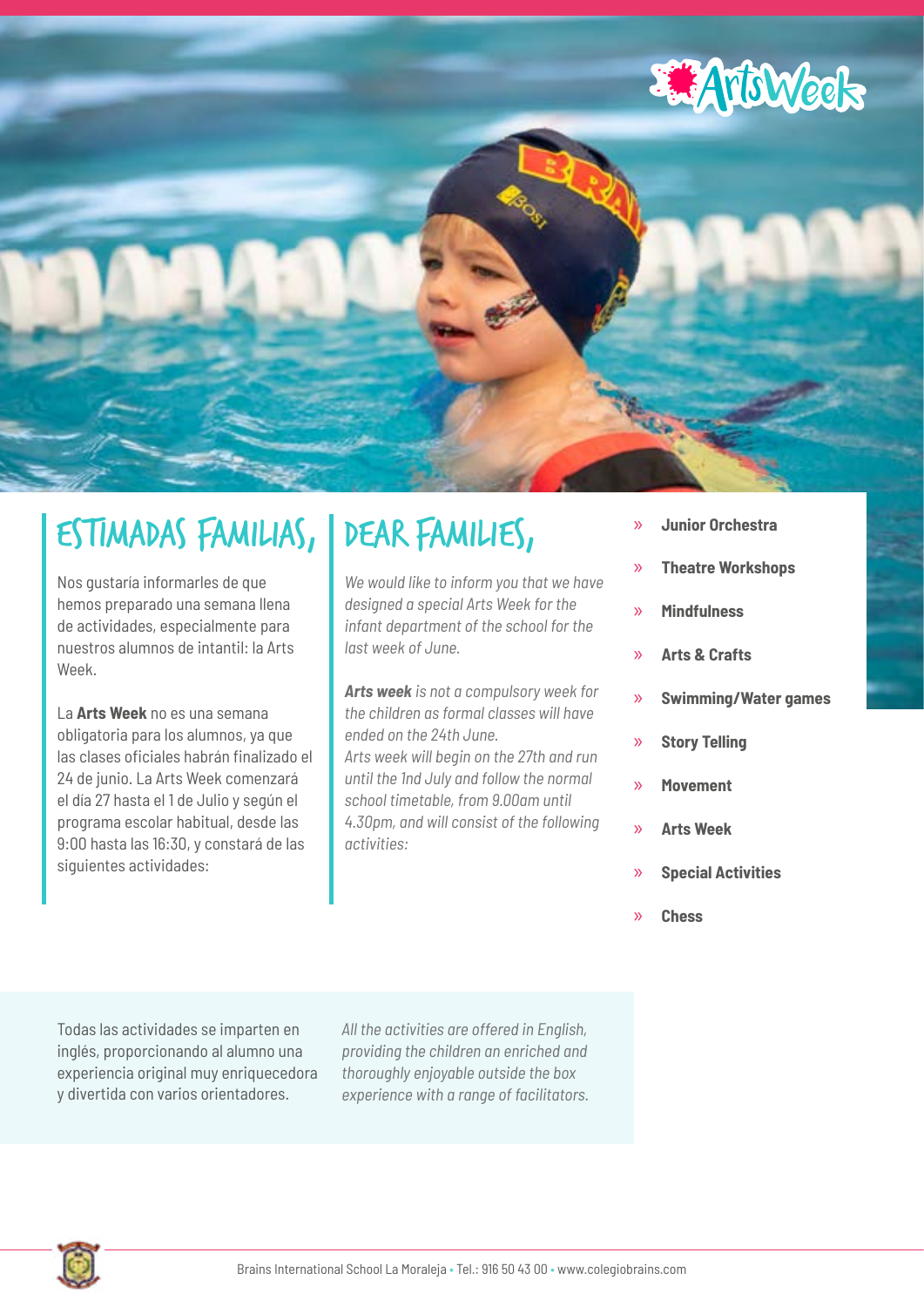

# Junior

#### **Orchestra**



La actividad Junior Orchestra está impartida por la Escuela de música Brains y consta de dos periodos introductorios de enseñanza instrumental, permitiendo a los alumnos experimentar lo que se siente formando parte de una orquesta y haciendo música juntos.

*Junior Orchestra is offered by our music School and consists of introductory and continuing sessions of instrumental tuition, allowing the children to experience what it feels like to form part of an orchestra and make music together.*

# Theatre

#### **Workshops**

Los talleres de teatro están impartidos por nuestros propios profesores de teatro, Concha y Elena, que está especializada en la aplicación del aprendizaje en lengua en entornos activos, permitiendo a los niños asumir papeles de liderazgo en el proceso de toma de decisiones de la representación teatral.

*Theatre workshops are delivered by our own theatre teachers, Concha and Elena, who specialise in the application of language learning in active environments, allowing children to assume leading roles in the decision making process of theatrical performance.*



. . . . . . . . . . . . . . . .

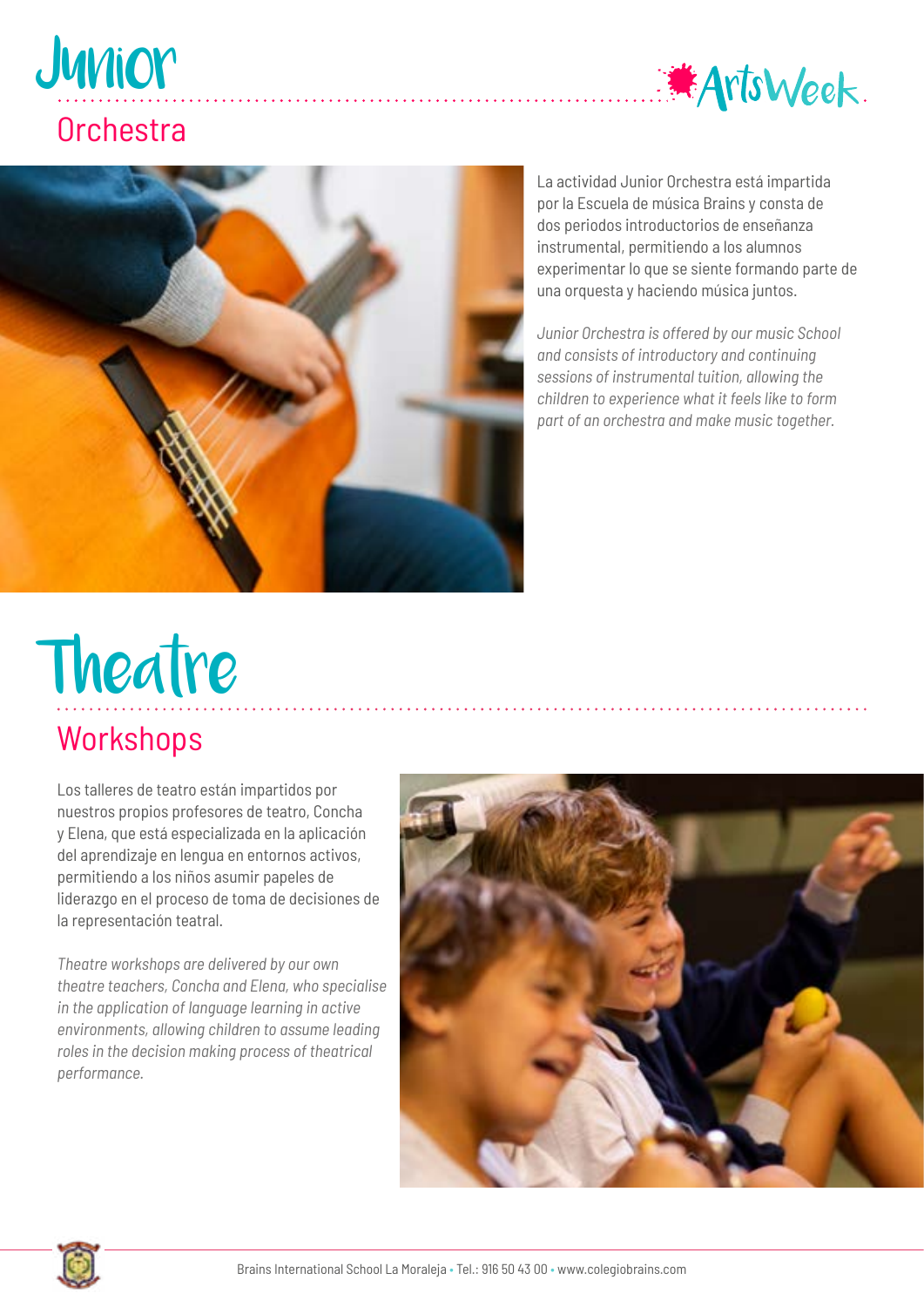### Mindfulness





El Mindfulness explora el arte de disfrutar de la importancia del momento. Esta metodología reconocida internacionalmente para conectar y centrar la mente, es algo en lo que trabajaremos junto a nuestros profesores de desarrollo físico aquí en el colegio.

*Mindfulness explores the art of relishing in the importance of the moment. This internationally renowned methodology for connection and centring the mind, is something we will work on alongside our physical development teachers here in the school,*

# Arts

#### and Crafts

Las actividades artísticas y manuales conectan a los niños con su destreza visual y conceptual y les abre puertas a la hora de establecer conexiones con su desarrollo lingüístico, permitiéndoles además interiorizar un vocabulario cada vez más rico.

La actividad se realizará todos los días por nuestro equipo de expertos de profesores de infantil, aquí en el colegio.

*Arts and Crafts is something which really connects children to their visual and conceptual strengths and opens doors to making connections to their linguistic developments, also enabling them to internalise an even richer vocabulary through meaningful engagement with arts and crafts. This activity will be carried out everyday, by our expert team of infant teachers, here at the school.*



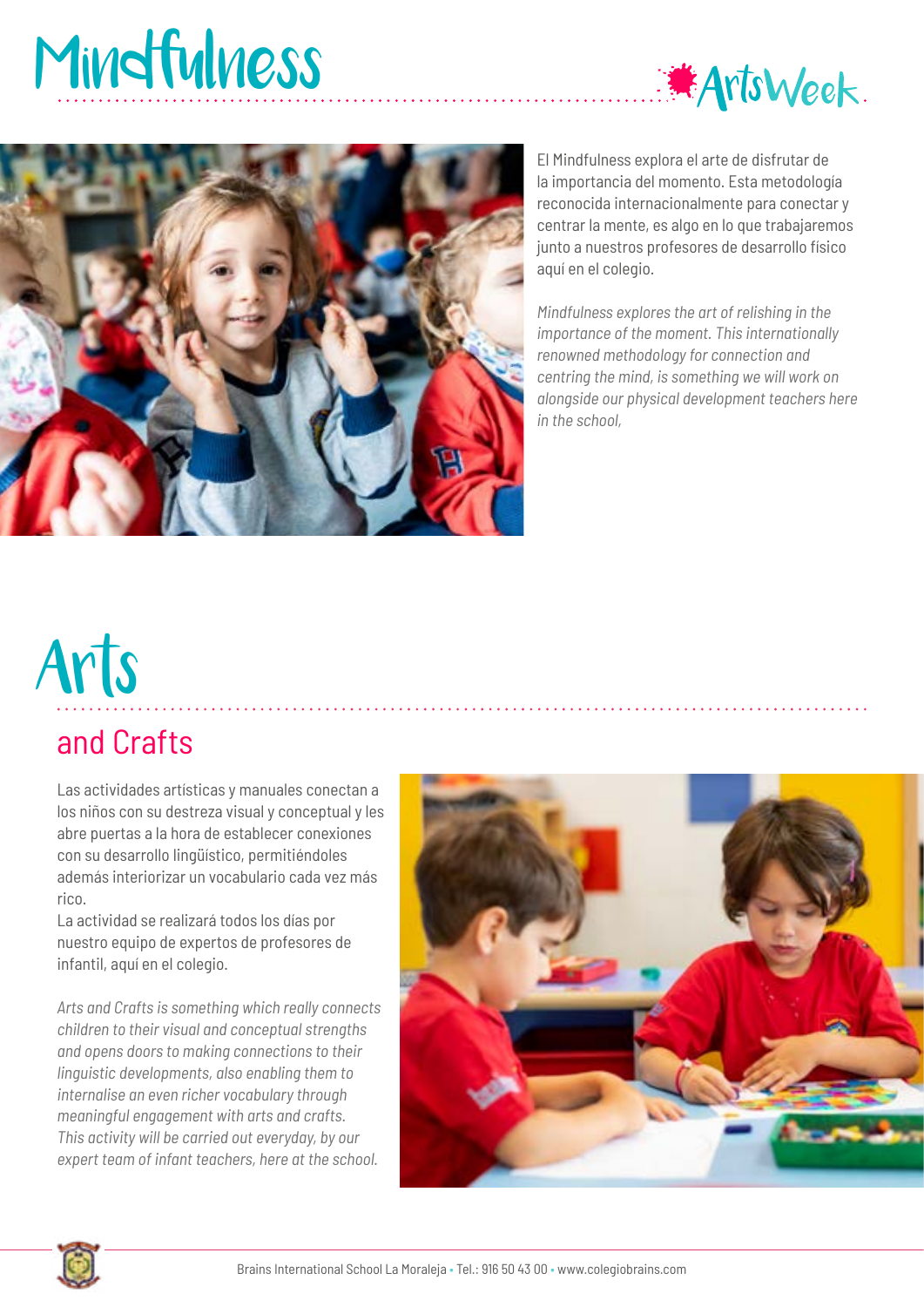





Habrá varios periodos de natación y/o juegos de agua en el transcurso de la semana aquí en nuestra piscina, bajo la cuidadosa atención de nuestros instructores.

*Swimming will take place over the course of the week here in our own pool, under the ever caring tuition of our swimming coaches.*

# **Story**

#### **Telling**

El story telling o la capacidad de contar historias es una habilidad cada vez más apreciada. El poder de la imaginación y de conexión de una palabra con una emoción no solo nos lleva al profundo poder de la palabra, sino que mejora la memoria, aporta un mayor sentido de la empatía y mejora las destrezas comunicativas.

Se realizará diariamente durante la semana con nuestros profesores de infantil.

*Story Telling is an increasingly valued pursuit. The power of the imagination and of connecting a word to an emotion not only leads to profound word power, but improved memory, a better sense of empathy and enhanced communication skills. This all takes place daily throughout the week with our infant teachers.*



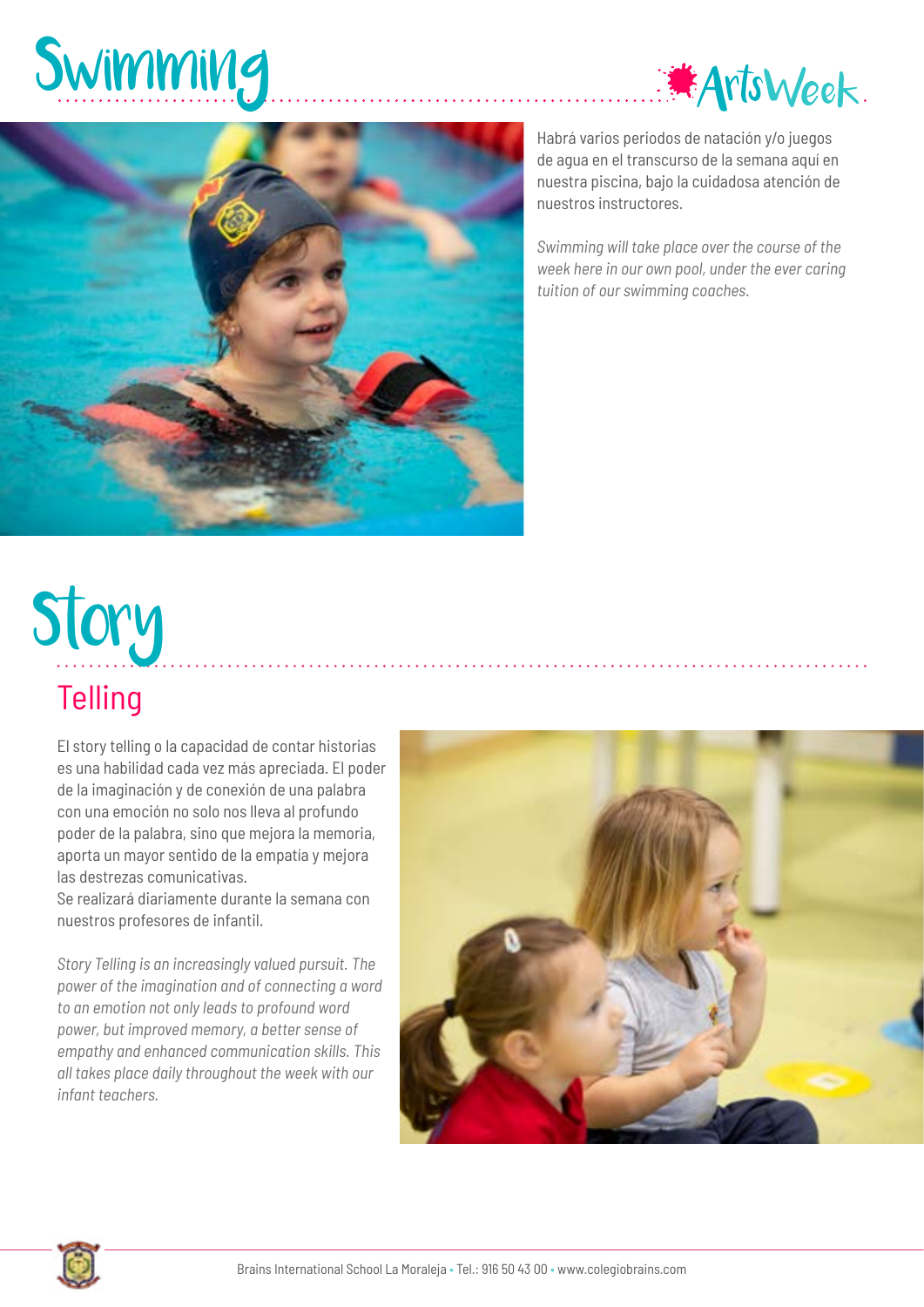### Movement





La actividad de movimiento se imparte dos veces a la semana de la mano de nuestro equipo específico de expertos en educación física.

La importancia de la coordinación física y de la agilidad es un aspecto fundamental para el desarrollo de nuestros pequeños y algo por lo que Brains International School se enorgullece merecidamente.

*Movement is offered twice throughout the week from our dedicated team of physical education experts. The importance of physical coordination and agility is an ever important aspect to young children's development and is something, which Brains International School, deservedly prides itself on.*

## Arts week special activities

#### For Young Learners

Baby Brains Explorers está diseñado para que nuestros más jóvenes, pero no por ello menos curiosos, también puedan disfrutar de toda la diversión de nuestra Arts Week.

Durante nuestra Arts Week, nuestros bebés estarán inmersos en una amplia gama de actividades de estimulación sensorial, siguiendo nuestro enfoque en la Filosofía Snoozlen, junto con teatro sensorial, incluyendo marionetas de dedo, además de actividades de plástica y manualidades junto con actividades de música y movimiento.

*Baby Brains Explorers is designed with our youngest but certainly not our least keen inquirers, in mind so that they too can join in with all of the fun of Arts Week.*

*Throughout Arts Week, our babies will engage in a wide range of sensory activities following our focus on the Snoozlen Philosophy and sensorial theatre, including finger puppets, as well as arts and crafts and music and movement activities.* 



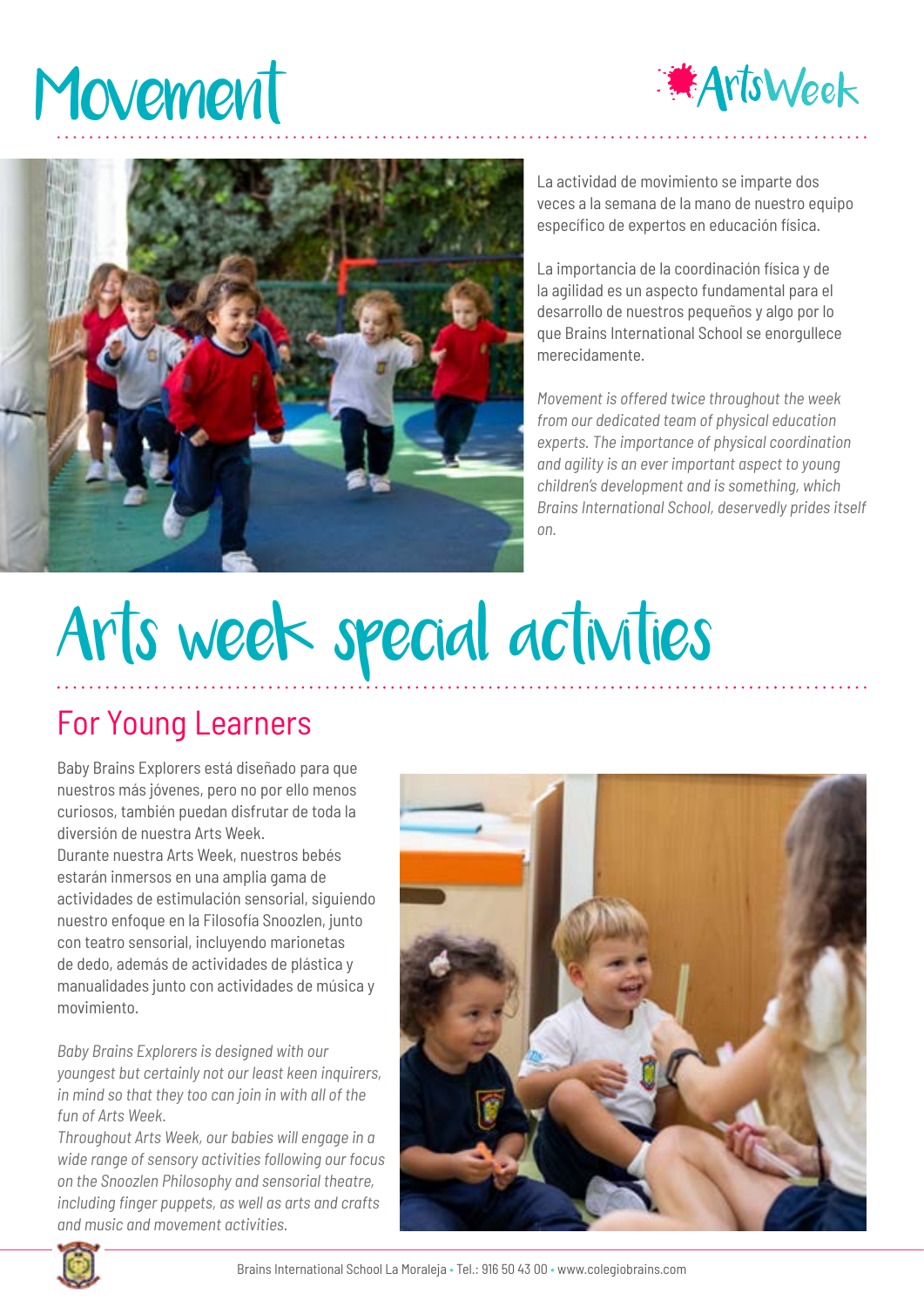### Chess





El ajedrez favorece el desarrollo de la concentración, memoria visual, comprensión lectora y desarrollo de la lógica. Proporciona conocimientos divertidos relacionados con las matemáticas y tiene un valor educacional enorme. Las clases serán extremadamente dinámicas e incluirán varias actividades en cada sesión: movimientos llevados a cabo en un tablero gigante, juegos clásicos, impresión (todos los materiales usados estarán en inglés), moldear plastilina y juegos usando ordenadores. Será muy divertido y extremadamente enriquecedor. Las clases se impartirán en castellano por el profesor David Rodríguez Escobar, profesor de actividad extraescolar de ajedrez en el colegio.

*Chess promotes the development of concentration, visual memory, reading comprehension and logical development. It provides fun links to mathematics and provides enormous educational value.* 

*Classes will be extremely dynamic and include various activities in each session: movements acarried out in a giant board, classic games, printing (all the material used will be in English), moulding of plasticine and games using computers. It will be a lot of fun and tremendously valuable.* 

*The classes will be taught in Spanish by David Rodríguez Escobar, extracurricular chess teacher at the school.*